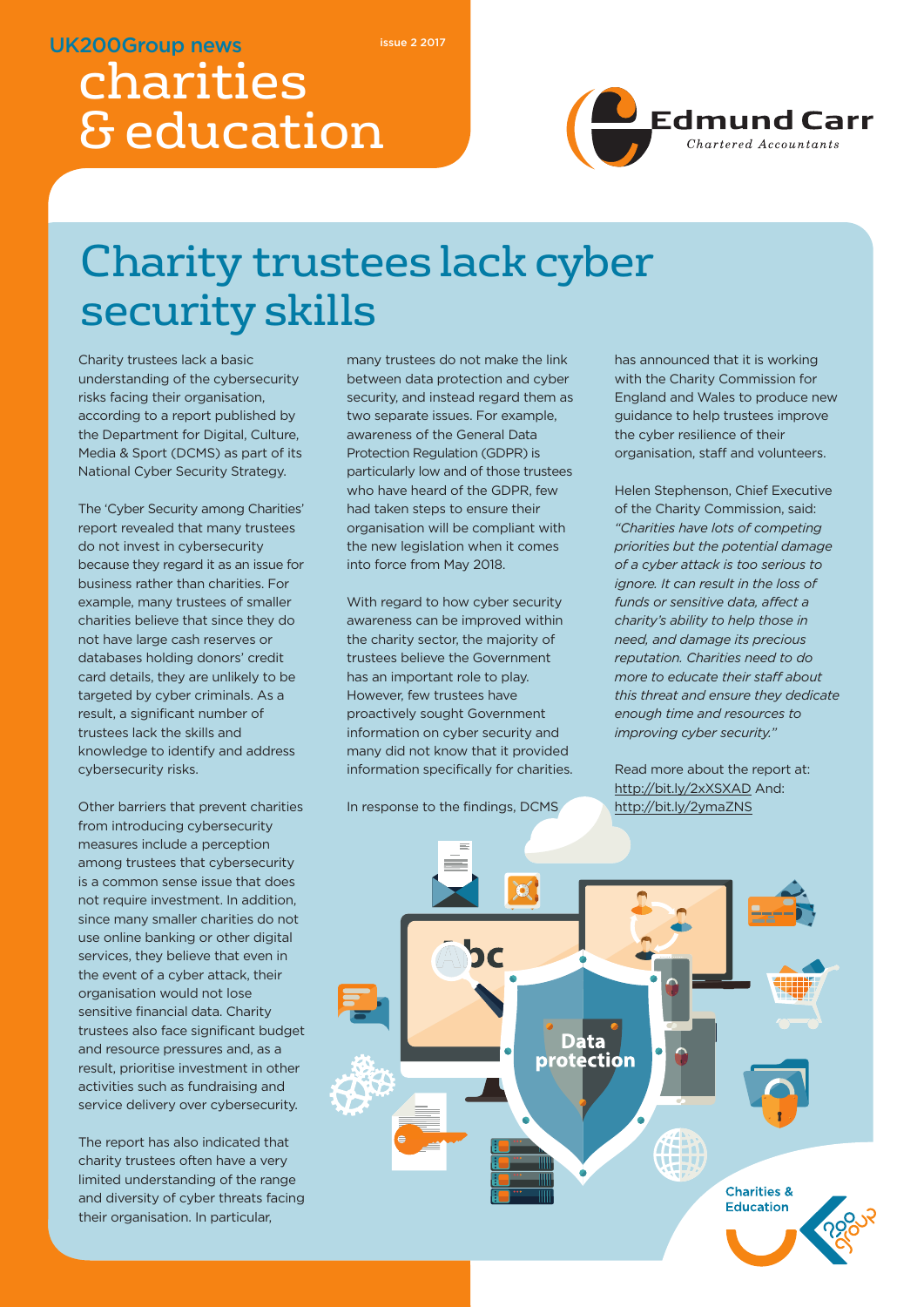## changes to Annual Return for charities

The Charity Commission for England and Wales is consulting on its proposals to reform the Annual Return and introduce a new Update Charity Details (UCD) service. The proposals are part of a two-year project to cut the amount of information that smaller charities have to submit to the Commission each year.

Under the proposals, the Commission will use the Annual Return to collect regulatory information about a charity, while trustees of charities with an annual income of more than £500,000 will also have to answer additional financial questions.

The UCD service will enable charity trustees to notify the Commission of changes to essential information, such as the charity's contact details, throughout the year. As long as a charity keeps its details up to date, it will just have to confirm that they are accurate when completing the Annual Return.

The consultation also includes details of a number of new questions that will be included in the Annual Return. In particular, trustees will have to state how many grants they receive from central or local government, as well as how many government contracts they hold. These questions have been introduced to help identify charities that are potentially over reliant on a single source of funding.

Trustees will also have to state how much gift aid their charity has claimed as part of the Commission's efforts to tackle the misuse of the gift aid system. Other new questions will ask trustees to confirm how many members of staff are paid an annual salary of more than £60,000, as well as ask for more information about other payments made to employees who have previously been trustees.

The Commission is consulting on the plans until 24 November 2017 and the new Annual Return and UCD service will apply to financial years starting on or after 1 January 2018.

Read more about the proposals at: http://bit.ly/2fLcWM2

## Charity law changes could help charities run more effectively

The Law Commission has recommended several changes to charity law in England that it believes would help charities run more effectively. The recommendations are set out in the Commission's 'Technical Issues in Charity Law' report, published in September 2017. According to the report, problems in charity law are preventing and delaying legitimate charitable activities, forcing charities to obtain professional advice where there is no need to do so, and discouraging volunteering. The Commission estimates that implementing its recommendations would save the third sector around £27 million in administration and advice costs each year.

Several of the Commission's recommendations concern the legal restrictions on donations received as part of a fundraising campaign that did not raise the target amount. If this happens the current law requires charities to contact donors and offer to return their donations. The Commission suggests that this rule is relaxed, to allow charities to use donations of up to £120 in a

single year 'cy prés', meaning for purposes other than the unsuccessful campaign. According to the Commission, the cost of contacting donors is often disproportionate to the donation and donors themselves can feel that this is not the right course of action. The Commission also recommends that charities are allowed to use up to £1,000 of funds from an unsuccessful campaign cy prés without having to seek the Charity Commission's consent to do so.

Another key recommendation relates to the supply of goods by charity trustees to their charity. The Commission suggests an amendment to charity law that would authorise charities to provide trustees with reasonable remuneration for supplying goods. (Such a provision is already in place regarding the supply of services). This amendment would mean trustees could supply goods to the charity without breaching their trustee fiduciary duties. The Commission also recommends giving the Charity Commission the



power to authorise trustee remuneration for goods or services where it would be inequitable to otherwise do so. Currently, remuneration can only be authorised by making a costly application to the court.

Read more about the Law Commission's recommendations at: http://bit.ly/2kjtts3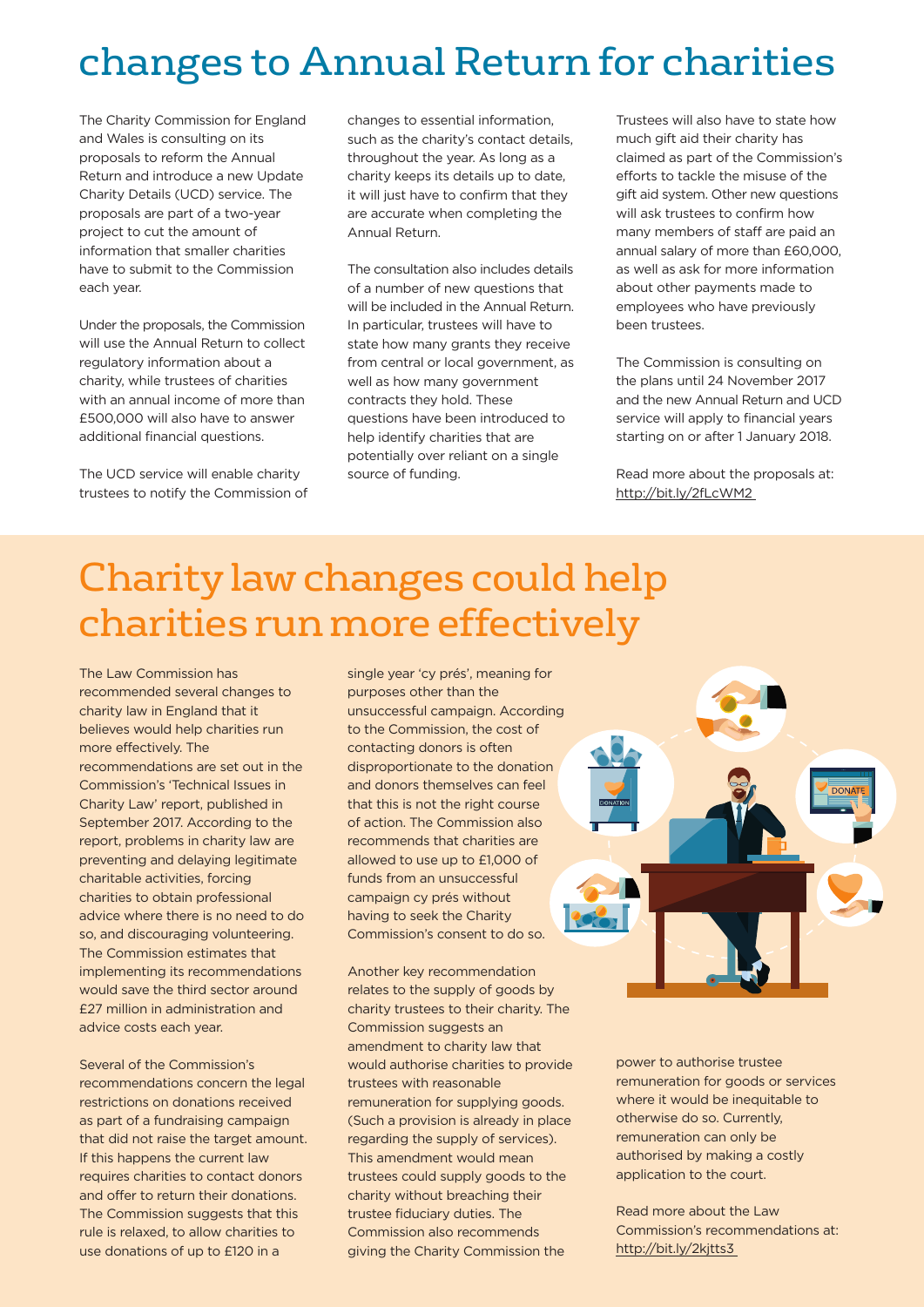# in brief...

#### **Free fundraising training for charities**

The Department for Digital, Culture, Media & Sport (DCMS) has launched a new training programme for smaller charities. The programme will provide free and low-cost training to support charity trustees, staff and volunteers with various aspects of fundraising, including fundraising from trusts, developing a fundraising strategy, online fundraising and developing corporate relationships. Support will include workshops, telephone advice sessions, webinars, face-to-face training, bursaries and mentoring. A fundraising toolkit and package of training resources will also be made available online for charities that are unable to attend the training. The programme will be delivered by the Small Charities Coalition, Localgiving, the Foundation for Social Improvement and Charity Finance Group. Overall, the programme will deliver around 4,000 training opportunities across the UK by March 2018. http://bit.ly/2xXtFm2

#### **New code to strengthen charity governance**

A new voluntary code to strengthen governance in the charity sector in England and Wales has been launched by a group of charity membership bodies, including the National Council for Voluntary Organisations (NCVO) and the Small Charities Coalition. The Charity Governance Code sets out key principles and recommended practice for good governance and accountability in the charity, voluntary and community sectors. Recommendations, which are tailored to the needs of large and smaller organisations, include requiring all charity trustees to step down within nine years unless there is good reason for not doing so, improving the oversight of trustees dealing with third parties such as fundraising agencies and requiring larger charities to undergo external reviews

every three years. The Charity Commission for England and Wales has withdrawn its 'Hallmarks of an Effective Charity' guidance to encourage more trustees to use the new code. http://bit.ly/2xbQjbh

#### **New guidance to help trustees prevent fraud**

Charity Finance Group (CFG) has issued new guidance to help smaller charities tackle fraud. The 'Small Charities Guide to Preventing Fraud' outlines a range of practical steps that charity trustees can take to detect, prevent and respond to fraud. These include ensuring that trustees are complying with their legal duty to safeguard their charity's assets and money, implementing an anti-fraud strategy, helping staff and volunteers to identify fraud and strengthening financial controls. CFG has also published a 'Charities Counter Fraud Checklist', which sets out ten key questions charity trustees should consider when introducing measures to tackle fraud. http://bit.ly/2xbQaon

#### **New guidance for independent examiners of charity accounts**

The Charity Commission for England and Wales has issued updated guidance for independent examiners of accounts for charities with a gross annual income of £250,000 or less. The updated guidance clarifies the directions an examiner must follow when carrying out an independent examination. In particular, it requires examiners to check whether trustees have made an assessment of the charity's position as a going concern when approving the accounts, as well as checking that trustees have considered the charity's financial circumstances. Examiners must also declare any conflicts of interest that could prevent them from being independent, such as personal relationships with the trustees of a charity or being a major donor. The provisions in the new guidance will

be mandatory for independent examiner reports signed and dated on or after 1 December 2017. http://bit.ly/2yFnbW0

#### **CFG launches free treasury support service**

Charity Finance Group has launched a new email support service to help charities better manage their finances. The service will help organisations, particularly smaller charities, to access support to answer their treasury or cash management questions. It will also provide advice about how trustees can manage their cash funds, deal with issues relating to foreign exchange and improve their financial management. Through the service, trustees will also be able to ask specific financial questions via email and have access to frequently asked questions that have been answered by finance experts. The service is free to use and available to all charities. http://bit.ly/2xQ4b84

#### **Cost of transferring academies to new trusts revealed**

The latest figures from the Department for Education have revealed that it awarded more than £16 million in grant funding to support academies to transfer to new trusts between 2013/14 and 2016/17. Overall, 135 academies were awarded grants each worth an average of £118,600 to transfer to a different trust. However, the figures exclude the cost of clearing academy deficits, capital costs and statutory redundancies, which suggests that they underestimate the total cost of transferring academies to transfer trusts. The figures have also indicated that a total of 332 academies transferred trusts in the four years to 2016/17, of which 197 (59%) did not receive grant funding. In addition, the number of academies transferring trusts has grown significantly, up from 15 academies in 2013/14 to 165 academies in 2016/17. http://bit.ly/2xZ2rvz